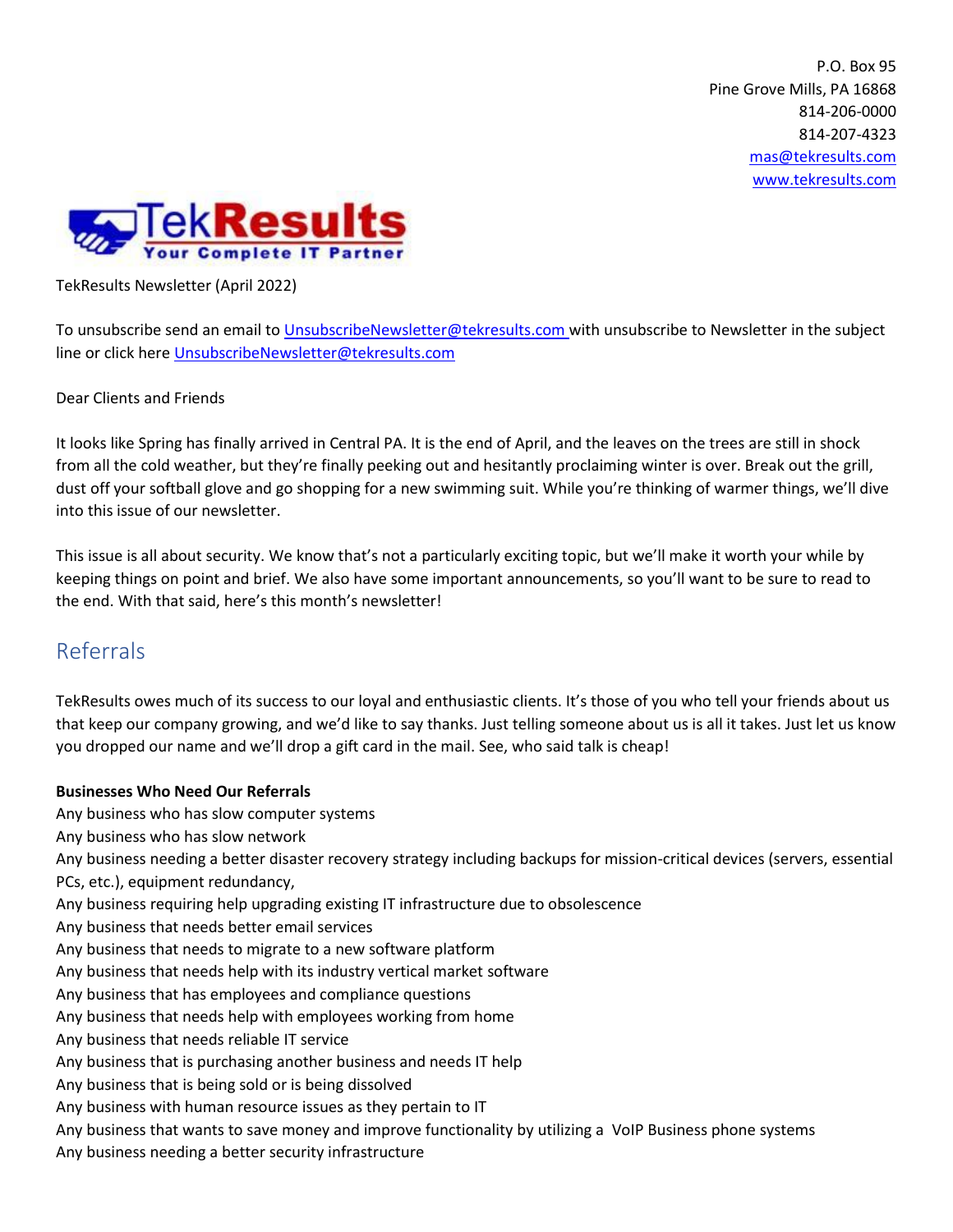Any business needing remote desktop applications

Any business needing help migrating to Microsoft 365

Any business that would benefit from monitoring of performance, security, etc. of their IT infrastructure Any business that would like an IT department that will visit and report on each device on a scheduled basis Any business that would like to read our newsletter or other mail tips and blasts

# Is your technology secure?

Most people outside the tech world don't lie away nights wondering if their computers and other technology is safe from attack, but we would all benefit from giving this a little more thought. The old saying "The wolf is always at the door" has never been truer than today, when the "wolves" don't even have to come to your door - they can get you from an Internet café from on other side of the world. In this article we provide some time-tested tips for shoring up your defenses.

# Keep your software up to date

We're going to talk about your Windows operating system here, but the lesson applies to all your technology including mobile devices, home security systems, even car computers. We'll talk about Microsoft because they are the most coveted prize in the entire bad-guy universe. [Microsoft reports](https://news.microsoft.com/bythenumbers/en/windowsdevices) there are more than 1.4 billion monthly active devices running Windows 10 or Windows 11. That makes Windows a huge target. There are many whose life work it is to spend day after day trying to find weaknesses in Windows they can exploit for their own gains.

As users, we depend on Microsoft to remain vigilant and to fix security weaknesses when they are discovered. This is one of the chief reasons Windows performs updates. Windows is ever-evolving, Microsoft is steadfastly patching security breaches and preventing malware infections. Security patches, bug fixes, and new features are often included in software updates.

Unless someone has changed the settings in Windows, updates will occur automatically, but this is not always true of other software. Your apps normally will let you know if there is an update available. but you have to give the go ahead for the update. It's a good idea to do this for the same reasons you do Windows updates. iPhones, iPads, Androids, Google devices, Adobe products, QuickBooks, Sage, all the apps that run on your computer are vulnerable to the same bad guys that try to subvert Windows, and your first line of defense is keeping your software up to date.

# How to check if Windows is up to date

It's easy to check for updates in Windows 10 and 11.

- 1. Click the **Start** button.
- 2. Click the **Settings** cog.
- 3. Click **Update & Security.**
- 4. View your update status.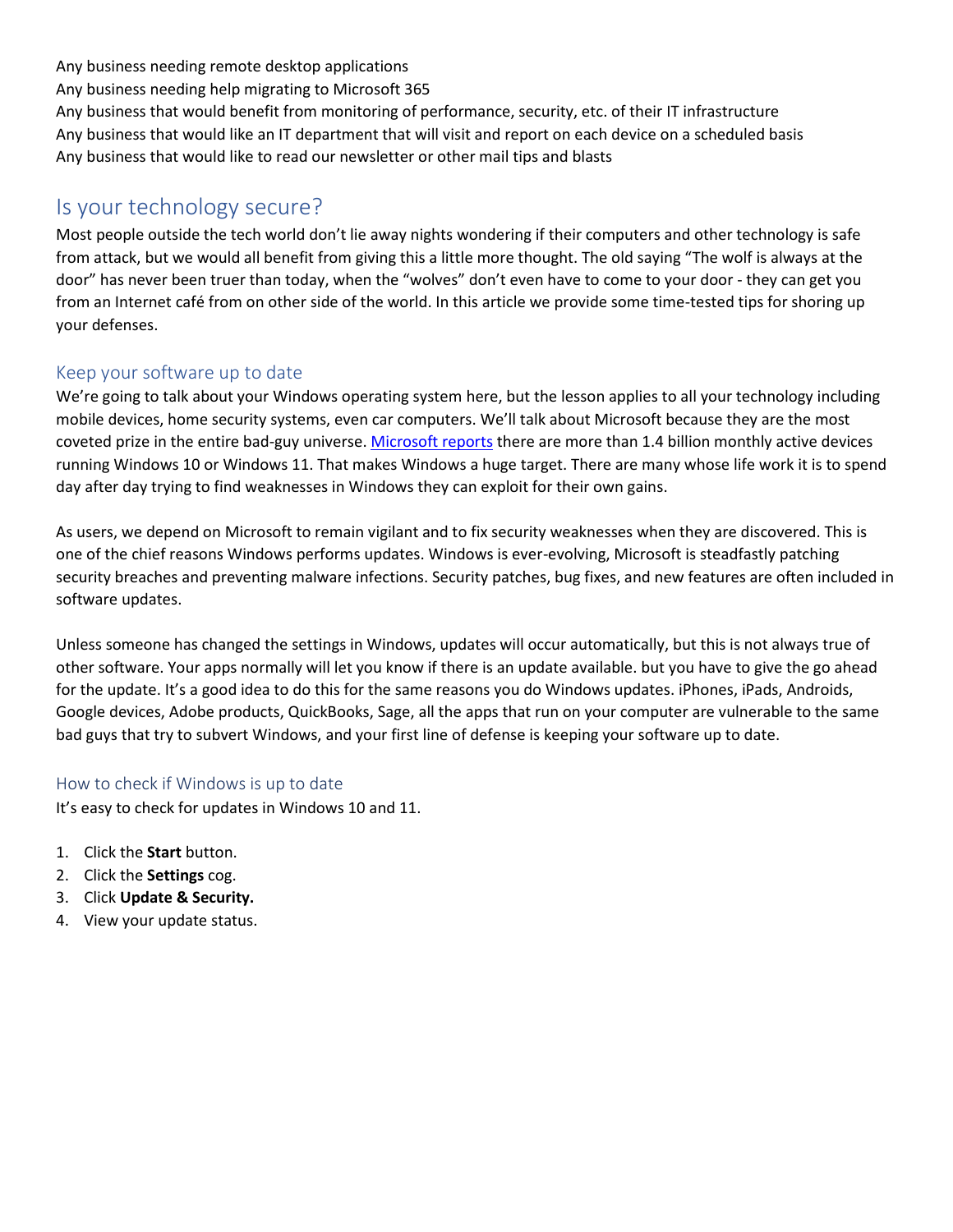

# What is firmware and why do I need to update it

As we just discussed, it's important to keep our smartphones, laptops and other connected devices updated with the latest version of the operating system. But what about the Wi-Fi router that's been sitting on the shelf untouched for the last couple of years? Does it need updating, too? The answer is yes, of course! The software that runs on your Wi-Fi router is known as "firmware", and even if your home Wi-Fi seems to be working well, regularly updating the firmware on your router is extremely important.

Firmware is the software that comes preinstalled on a device. Every router manufacturer has its own version of this software; so does your printer and your home alarm system. Anything that is automated will normally have firmware. And, like the operating systems that run on your smart phone or your personal computer, firmware controls all the inner workings of the device. For example, it's the firmware that makes it possible for your router to communicate wirelessly with your devices; it helps protect your network from malware, viruses and other threats; and it provides the administration software that you use to manage your router's settings.

When a manufacturer makes improvements to the way a device operates, or develops security patches, those improvements are usually rolled up into a downloadable software package, a file called a firmware update. Updating firmware usually requires a little tech savvy and some direction from the device's manual (online manuals are fine), but the general process is this.

1. On your computer, download the most recent firmware file from the manufacturer's website.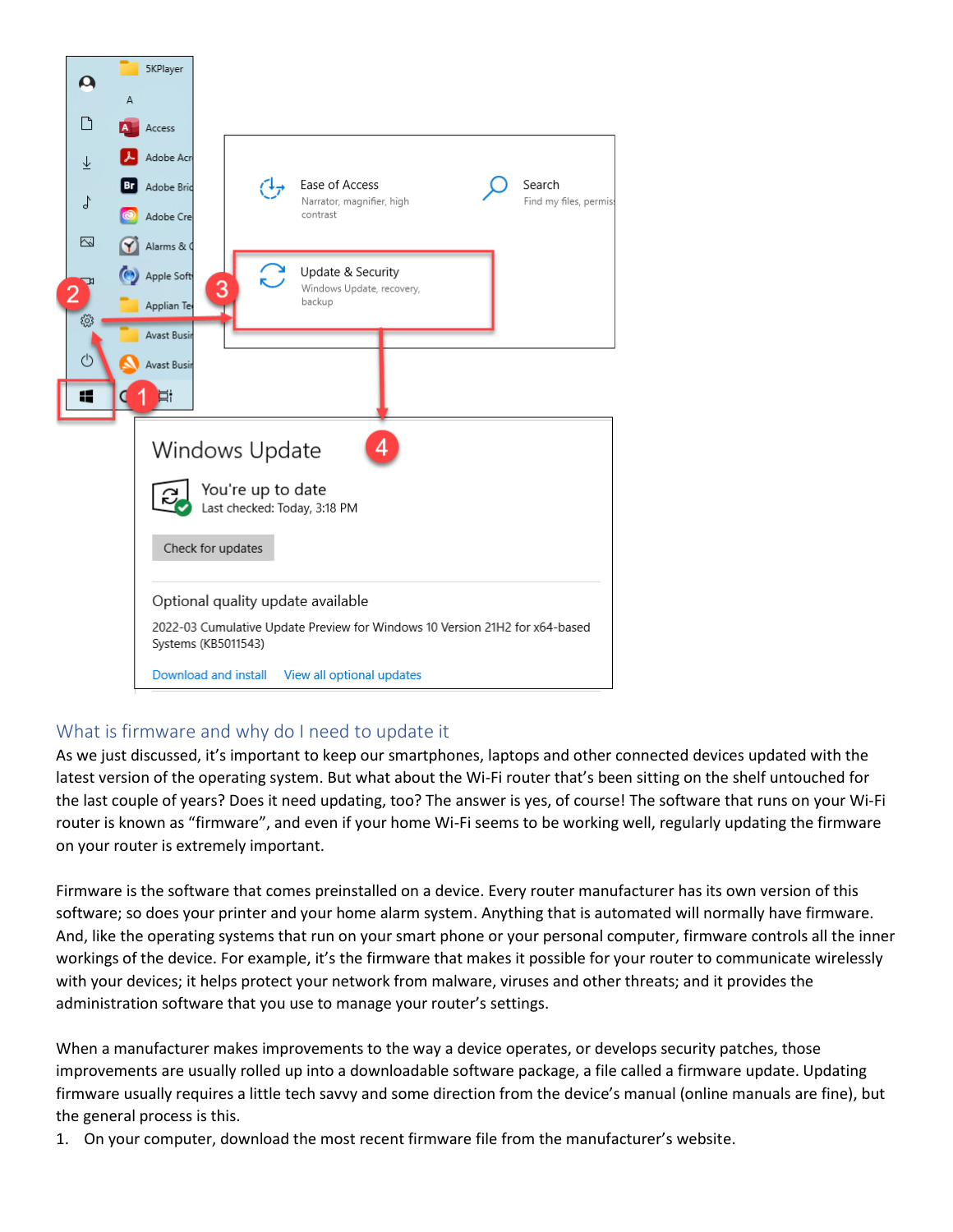- 2. Open a web browser on your computer and type the device's IP address in the address bar. This assumes your device is connected to your network and you know the device's IP address.
- 3. Once you are on the device's web interface, you should be able to find an option to update firmware. There will be an upload button you can use to upload the firmware you obtained in the first step.

Although it would be best to read your device's manual for exact instructions, [here is a good article](https://www.digitalcitizen.life/how-update-firmware-any-device-6-steps/#ftoc-heading-6) that provides some general steps. While firmware updates are not as intuitive as operating system (OS) updates, they are still important. If you need help, TekResults will be happy to assess your devices and perform the necessary updates. Give us a call at 814- 206-0000.

Also, it is strongly advised that you make a backup of your device's settings etc. before you attempt a firmware upgrade and you may want to talk to us about making sure that if you "brick" the device that we can get you up and running quickly with a replacement.

# Invest in a good antivirus program

While keeping your Windows operating system up to date helps prevent weaknesses in the software from being exploited, most systems that are infected with viruses or malware get that way through some sort of user interaction:

- Sharing music, files, or photos with other users.
- Visiting an infected website.
- Opening spam email or an email attachment.
- Downloading free games, toolbars, media players and other system utilities.
- Installing mainstream software applications without thoroughly reading license agreements.

Viruses are still a huge problem in 2022. But it isn't only viruses you should be worried about. Criminals want your personal information - your identity, your bank and credit card numbers - so they can take your money.

And they're doing this in ever more elaborate ways, from fake apps (with download links often shared on social media) to fake websites that look like real ones but steal your login details and personal information.

Modern 'antivirus' software does a lot more than block and remove viruses. Many packages now include a VPN service to give you extra security and privacy while you browse the web, and warn you if malware is trying to access your device's camera and microphones. They also include password managers which remember all your logins so you can have different passwords for all your accounts.

## Is Windows defender good enough?

Windows 10 and Windows 11 come with built-in antivirus protection called Windows Defender (AKA Microsoft Defender Antivirus). In past years, this program offered only the most basic protection, and many thought it little more than a joke. However, Microsoft has been making steady progress in making Windows Defender a legitimate tool. In 2022 it now has a solid reputation as being very good protection. But is it enough? Well, that depends.

The catch is that in order to get the best protection from Windows' built-in security tools and features, you have to stick to Microsoft products. So that means using Edge instead of Chrome or Firefox as your default browser, Microsoft Office 365 instead of Google Workspace or LibreOffice, and Microsoft Teams instead of Slack or Zoom.

As a result, if your Chrome or Firefox browser stumbles across a malicious website, you'll have to rely upon the browser's own protection, not Microsoft's. (To be fair, the protections on Chrome and Firefox are pretty good on their own.)

Microsoft does have browser extensions for Chrome and Firefox, but they're limited to machines running the Pro, Enterprise or Education versions of Windows 10 and Windows 11.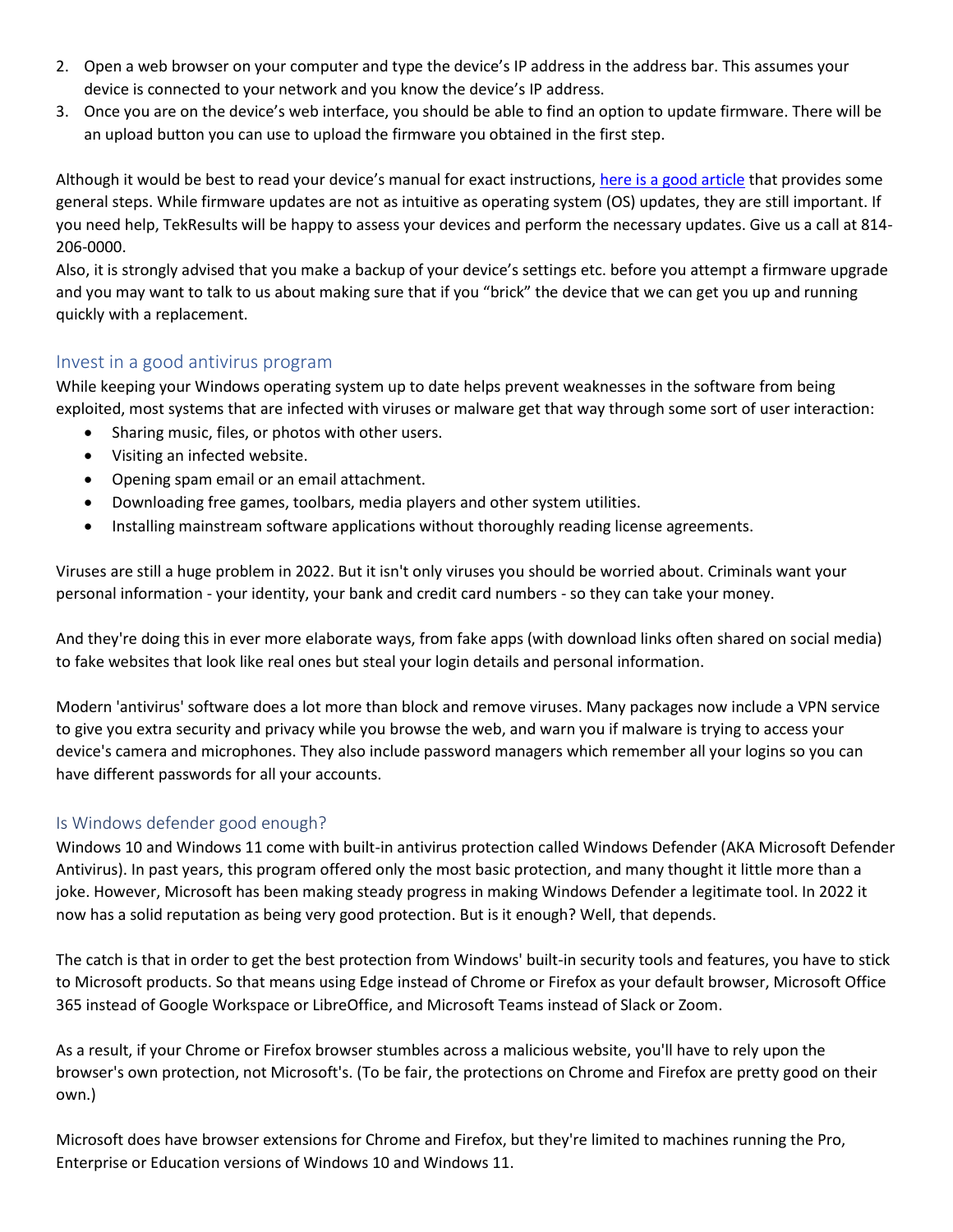For the parental controls to work properly, your kids have to use Edge, and no other browser, on Windows. You can also put Microsoft Family Safety apps on your kids' Android and iOS devices, but that requires a paid subscription to Microsoft Office 365.

## Does my Mac need antivirus?

Most antivirus experts agree that while Apple's security software is fairly good, it's not foolproof. XProtect (Mac's builtin antivirus program) does not identify as many types of potential malware as third-party antivirus software, and gaps in its library of malicious programs can leave users exposed. Part of the problem is that the software relies heavily on Apple identifying and tagging malware and viruses, and since Apple isn't a dedicated security company, it doesn't keep track of nearly as many threats as third-party products.

If you're willing to pay for the best security (and why wouldn't you?), TekResults partners with Avast to provide exceptional protection for our corporate clients, using Avast Business CloudCare. Because businesses have so much at stake, we highly recommend not leaving your protection to Windows Defender. Give us a call to discuss your specific needs at 814-206-0000.

## Change your passwords

Your computers carry a lot of sensitive and important data, so keeping work data safe is a major priority. One security tip for computer users is to constantly change your passwords to something new, but it may not always be clear why you have to do something this inconvenient so consistently. Changing your password avoids a number of dangers -- including some that are less obvious, such as what happens to the passwords you have saved on computers you no longer own.

#### Limit Multiple Account Breaches

It can be tempting to use the same password on every account you have, whether for computers and network equipment or online accounts, as it's much easier to remember one. However, it also means that if someone figures out your password, he can gain access to every account you have. Changing your passwords to something different and unique to each account will make it so that even if someone does guess one password, he cannot use it for anything else.

## Prevent Constant Access

Not all hackers take what they need and leave. Occasionally hackers may continue accessing your account, either to monitor your data or continue stealing information over time. It can be difficult to figure out if someone else is using your account, so by changing your password consistently, you reduce the risk that other people will have frequent access to your accounts. Consider changing your password every few months to be on the safe side.

#### Limit Guesswork

If you use the same password for long stretches of time, you increase the risk of someone guessing your password. Whether it's from someone watching you type in your password a number of times or someone repeatedly trying to guess it, the longer you have the same password, the longer people have to try to find out what it is. Don't let people watch you log in to your accounts, and avoid using short, easy-to-guess words or phrases.

#### Prevent Saved Password Abuse

If you ever switch computers with other people, or if you get rid of old computers without reformatting the hard drive, it's possible that anyone who uses your old computer will have access to your saved passwords. Giving someone a computer with saved passwords is like giving them access to your accounts. Consistently changing your passwords will mean that even if someone has found an old password of yours, it will no longer be relevant or useful.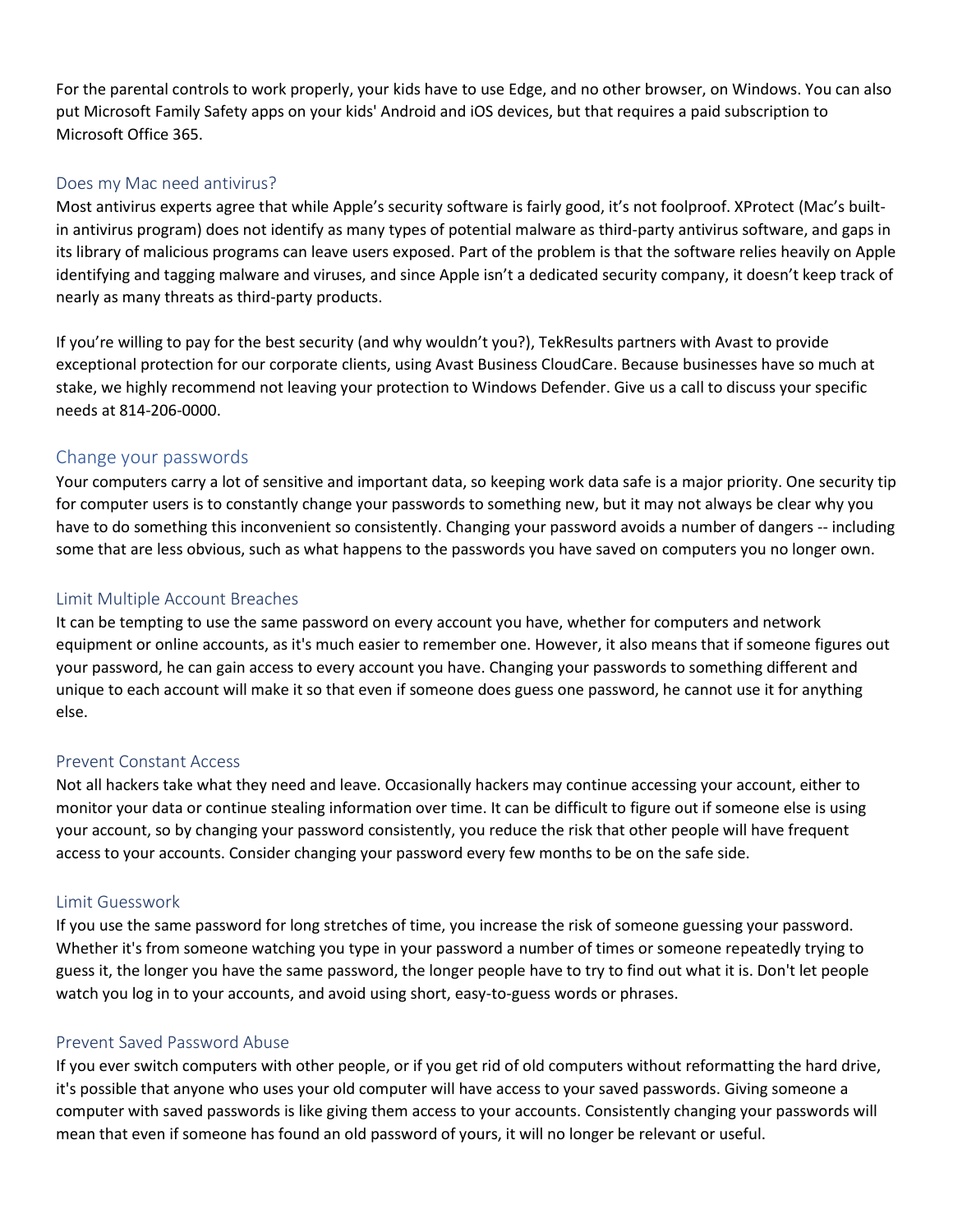## Choosing a Good Password

When coming up with a new password, you want something that can be safe from guesswork and hacking attempts. You may be tempted to use a long password, but quality is much more important than quantity. Hacking programs are capable of guessing passwords by combining random words and phrases together, as well as any information relevant to you. To combat this, avoid using any personal information such as dates, addresses or names. Also avoid using simple words and phrases; if you do, make them grammatically incorrect to avoid guessing. Use random combinations of numbers, letters and symbols that can still be easy to remember. For example, instead of "password" -- which should never be used under any circumstance -- you could use "p4\$\$w0rD." It is still the same word, and still short, but far harder to guess either by human or program.

## How to remember all those passwords

It's getting more and more difficult to keep up with all the passwords required to live in a web-based society. Gone are the days when you could use your dog's name or your childhood nickname to access your online banking or email. Today most website security policies require your passwords to contain a combination of capital and lower-case letters, special characters and numbers, and to use a specified number of characters. To make it worse, some of them also require you to change those passwords every couple of months and they won't let you use a password you've used in the past! The result is multiple, unrememberable passwords. And if you can't remember them, you must write them down. And if you write them down, they can be lost or stolen.

Much to our horror, some of our clients keep their passwords in a notebook next to their computers; some even have them on a paper, taped to their office wall. It seems the very security the password requirements are trying to implement are defeated by the complexity they impose. Fortunately, there's a relatively easy way to deal with this: Use a password manager.

A password manager (PM) is an app that allows you to store the URL (website address), username and passwords for all the sites for which you have accounts. They are a low cost, in some cases free, solution that offer these benefits

- Encrypted, safe storage for all your passwords
- − The ability to use long, complex, secure passwords for all your sensitive sites none of which you need to remember
- − A management system that stores all those passwords allowing you to manage the system with a single password or phrase
- − The option to automatically fill in the required usernames and passwords for sites you visit
- − Initiate password resets automatically (for most of the more popular sites).

#### *How much work is it to set this up?*

This is the question most of us think first. Our days are all busy, and most days we are juggling 6 balls at a time; the last thing we need is another ball. The answer is: it depends.

The time it takes to set up a PM will be determined by the number of passwords you need to manage and by your level of expertise in doing password resets. If you only have a handful of passwords, you can expect to be done with the whole setup in an hour. If you have 50 passwords, it can take several hours.

#### *Our recommendation*

There are lots of reviews of password managers on the Internet, and from our experience, the most popular all have similar features and will get the job done for you. PC Magazine offers a roundup o[f the Best Password Managers for](https://www.pcmag.com/picks/the-best-password-managers)  [2022](https://www.pcmag.com/picks/the-best-password-managers), if you'd like to compare features. We like and have used [LastPass Premium.](https://www.lastpass.com/) Its ease of use, web-based password vault and its low cost (\$3 a month paid annually) make it an easy favorite. Note, there is a free version available, but recent changes have made free LastPass less than desirable. You can read [PC Magazine's review here](https://www.pcmag.com/reviews/lastpass).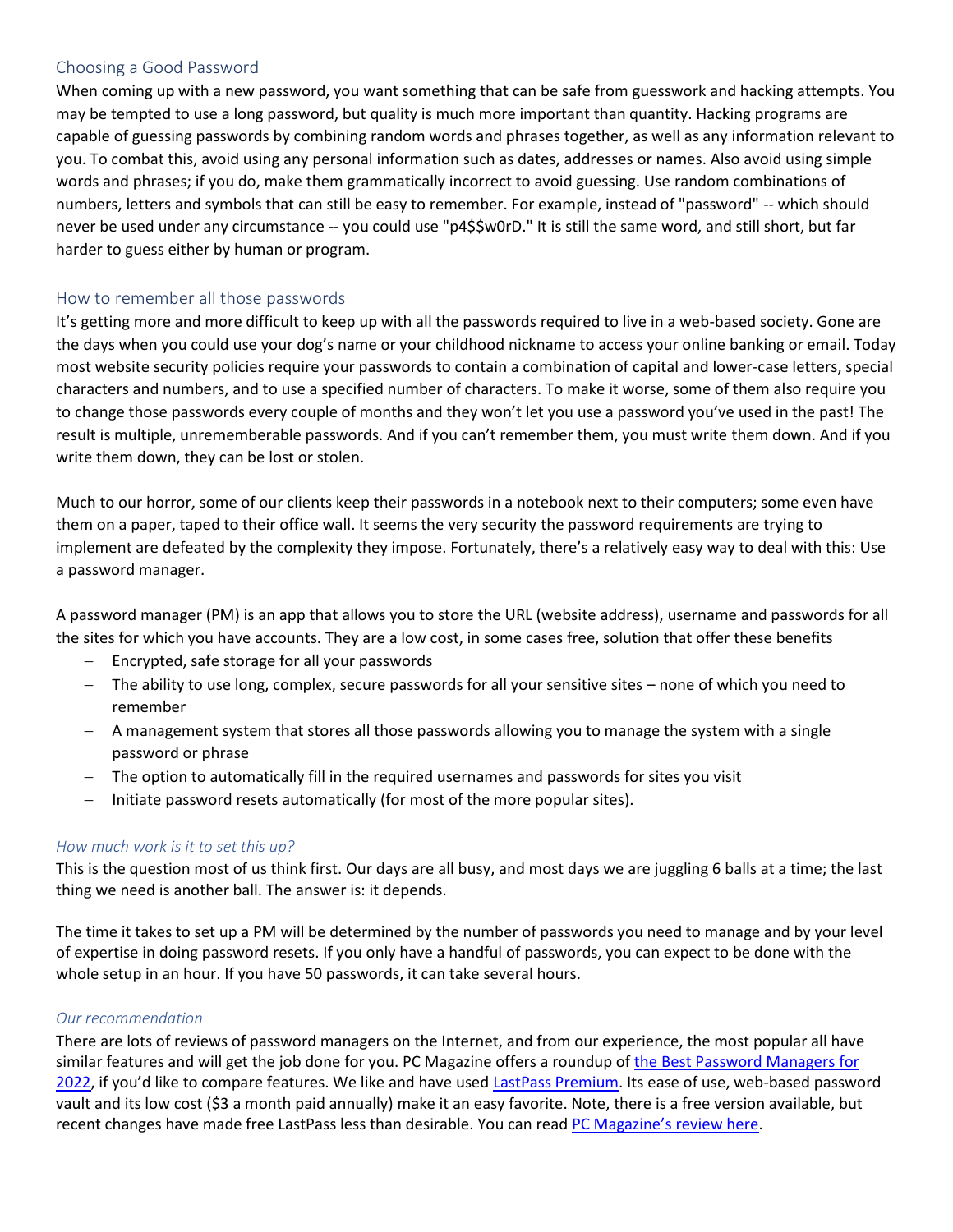# Keep your backups up to date

If your hard drive crashes or you catch a ransomware virus, the only thing standing between you and lots of pain is a backup. At some point, all hard drives fail; maybe not tomorrow, maybe not next year, but someday. If you don't have a backup of your valuable documents and pictures, they will be lost when that day comes.

### Document backups

Document backups back up anything in your Documents and Pictures folders. You can also specify additional folders if you are storing files somewhere else. This kind of backup is not designed to back up your programs (apps) or the state of your computer. If your hard drive dies, a Document backup will not help you restore the computer to health, however your *documents* can be safely restored to a repaired or replaced computer. Unfortunately, you will have to reinstall your apps – unless you have an image backup.

## Image backups

In addition to the files, photos, movies, and videos you store on your computer, you also have other important data stored there too. This includes your operating system, applications, browser history, preferences, settings, bookmarks, device drivers, etc. If you lose these files, worst case is that your computer will not start. Best case is that you will spend time re-creating information.

With disk image backups, the software takes an image of the entire hard disk. This lets you restore the entire system to another computer, including the operating system, applications, browser history, preferences, settings, bookmarks, device drivers, and all the files you have created or downloaded. Image backups let you restore the whole system and get back to a previous state fast.

An image backup will only restore your documents and pictures to the state they were in when you made the backup, so if you have added additional files since then (of course you have!) they will be lost if you are not also backing up your documents.

We STONGLY recommend you create an image backup of all mission-critical systems. Explanation: if your business will grind to a halt when a specific computer goes down, that system is mission critical. It is required to keep your business running.

## What we recommend

## *Document backup*

For Document backups we recommend Microsoft OneDrive. With OneDrive, you can sync files between your computer and the cloud, so you can get to your files from anywhere - your computer, your mobile device, and even through the OneDrive website at OneDrive.com. If you add, change, or delete a file or folder in your OneDrive folder, the file or folder is added, changed, or deleted on the OneDrive website and vice versa. You can work with your synced files directly in File Explorer and access your files even when you're offline. Whenever you're online, any changes that you or others make will sync automatically. [Here is an article \(with video!\)](https://support.microsoft.com/en-us/office/back-up-your-documents-pictures-and-desktop-folders-with-onedrive-d61a7930-a6fb-4b95-b28a-6552e77c3057) that explains how OneDrive can back up your Desktop, Documents and Pictures. Note: you will need **one** of these two things:

- − A Microsoft account- If you don't have a Microsoft account, [click the Create a Microsoft account link here.](https://account.microsoft.com/account?lang=en-us) This provides 5GB OneDrive storage. Microsoft accounts are free.
- − A Microsoft 365 subscription This provides 1TB OneDrive storage. Not free, but there are many plans to choose from. Home users should look at Microsoft 365 Family (allows 6 users for \$9.99 a month) or Microsoft 365 Personal (1 user for \$6.99 a month). Business users have more options. TekResults sells Microsoft 365 business plans and we can help you find the right fit for your business. Give us a call to discuss your options.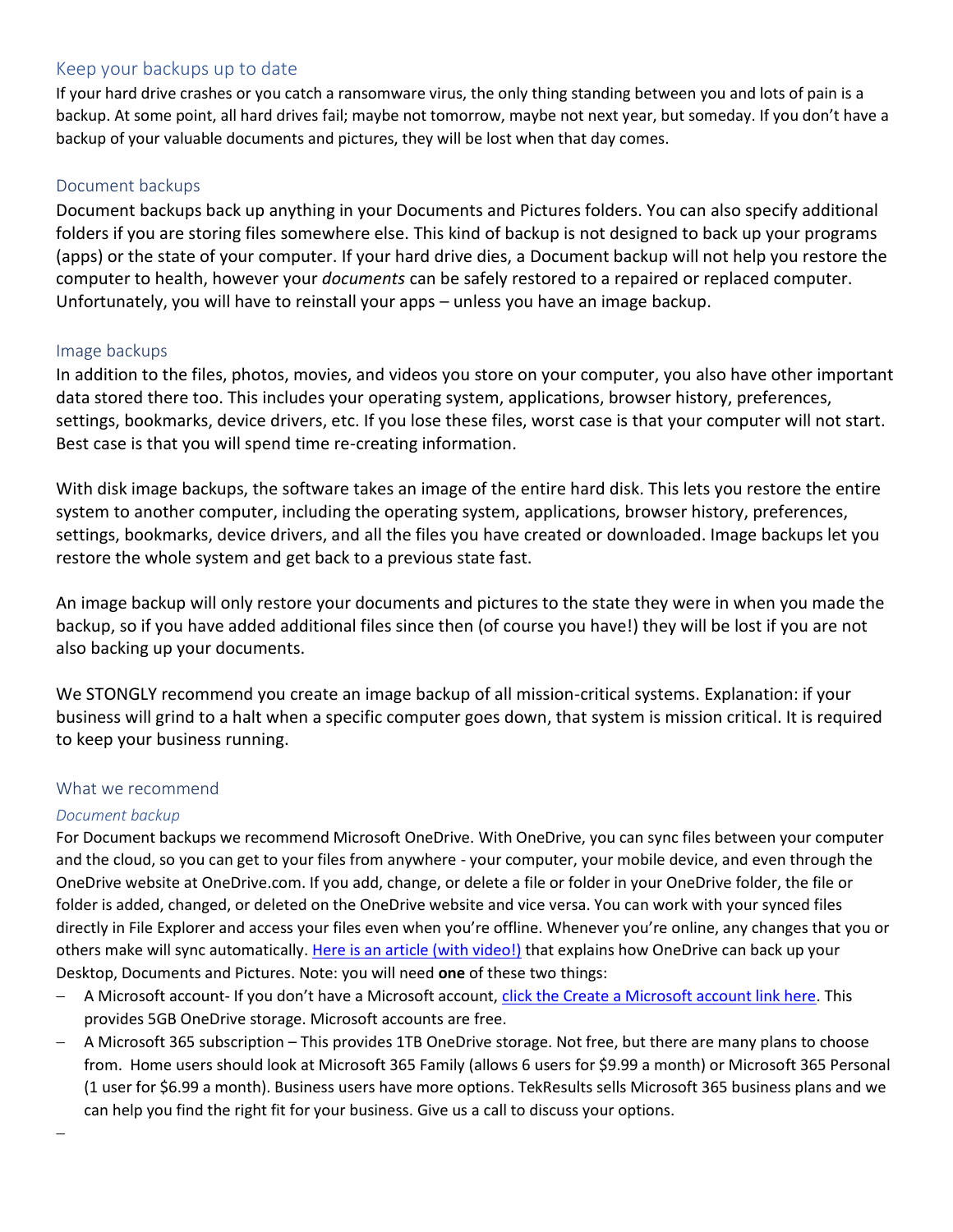One of the great things about using OneDrive to back up your documents is that you don't have to do anything after the initial setup. Changes you make or add to your docs back up automatically. Set it and forget it! We understand the many Microsoft options can be confusing, but we are experts at negotiating these waters and will be happy to help you find the right plan. Give us a call at 814-206-0000 to get started.

### *Image backup*

For image backups, we recommend [Macrium Reflect Free](https://www.macrium.com/reflectfree?mo) for personal use, and [Macrium Reflect Workstation](https://www.macrium.com/products/business/standalone/workstation) for business use: \$75 one-time purchase – Support is free for 1 year, after that you have to pay to renew the optional support contract.

These two versions are essentially the same, but there are more restrictions on the free edition, and Macrium forbids the use of the free edition in a business environment, so if you're backing up a mission-critical computer at work, you'll need to cough up the cash. For server backups we recommend, and use[, Macrium Server.](https://www.macrium.com/products/business/standalone/server)

All editions of Macrium software allow you to schedule regular backups and to easily check to make sure those backups have run successfully. Once you create the backup schedule, Macrium will happily back up your system without you having to do another thing, although you should check the Macrium log once a week to make sure your backups are completing as expected.

# Is your hard drive encrypted?

If your computer is lost or stolen, it's worth knowing that your username and password provide scant protection against a determined hacker trying to access your files. IT professionals and bad guys alike can break into a computer in less than five minutes using a Windows installation CD or some other specialized tool.

Laptop users are a special, high-risk group because their computers are typically on the go and vulnerable to loss and theft. It's much easier to snatch a laptop off a commuter bus seat than it is to break into an office and steal someone's desktop.

High-risk users can take some comfort in knowing that there is a feature built into Windows that allows them to encrypt their hard drive so that, even if the device is lost or stolen, unauthorized access will become nearly impossible.

BitLocker is Microsoft's easy-to-use, proprietary encryption program for Windows that can encrypt your entire drive as well as help protect against unauthorized changes to your system such as firmware-level malware. Before you rush to find out how to enable Bitlocker, however, there are a couple things you should know.

- Bitlocker is easy to enable if you are logged into your computer with an administrator account.
- Bitlocker is easy to disable if you are logged into your computer with an administrator account.
- − If you ever forget your username and password (used to log into your computer) and there is no other administrator account that can be used to log in, you're out of luck, because an encrypted hard drive cannot be broken into. Say goodbye to your files.
- − If your user profile becomes corrupt and repairs must be completed on your hard drive, Bitlocker will need to be disabled first. This requires the use of a recovery key. Bitlocker generates a one-of-a-kind recovery key when it is enabled. It is up to the user to write it down and keep it in a remembered location against such an eventuality. If the key gets lost, there is no other way to disable the encryption. Microsoft can't even help with this.
- − Your BitLocker recovery key is a unique 48-digit numerical password that can be used to unlock your system if BitLocker is otherwise unable to confirm for certain that the attempt to access the system drive is authorized.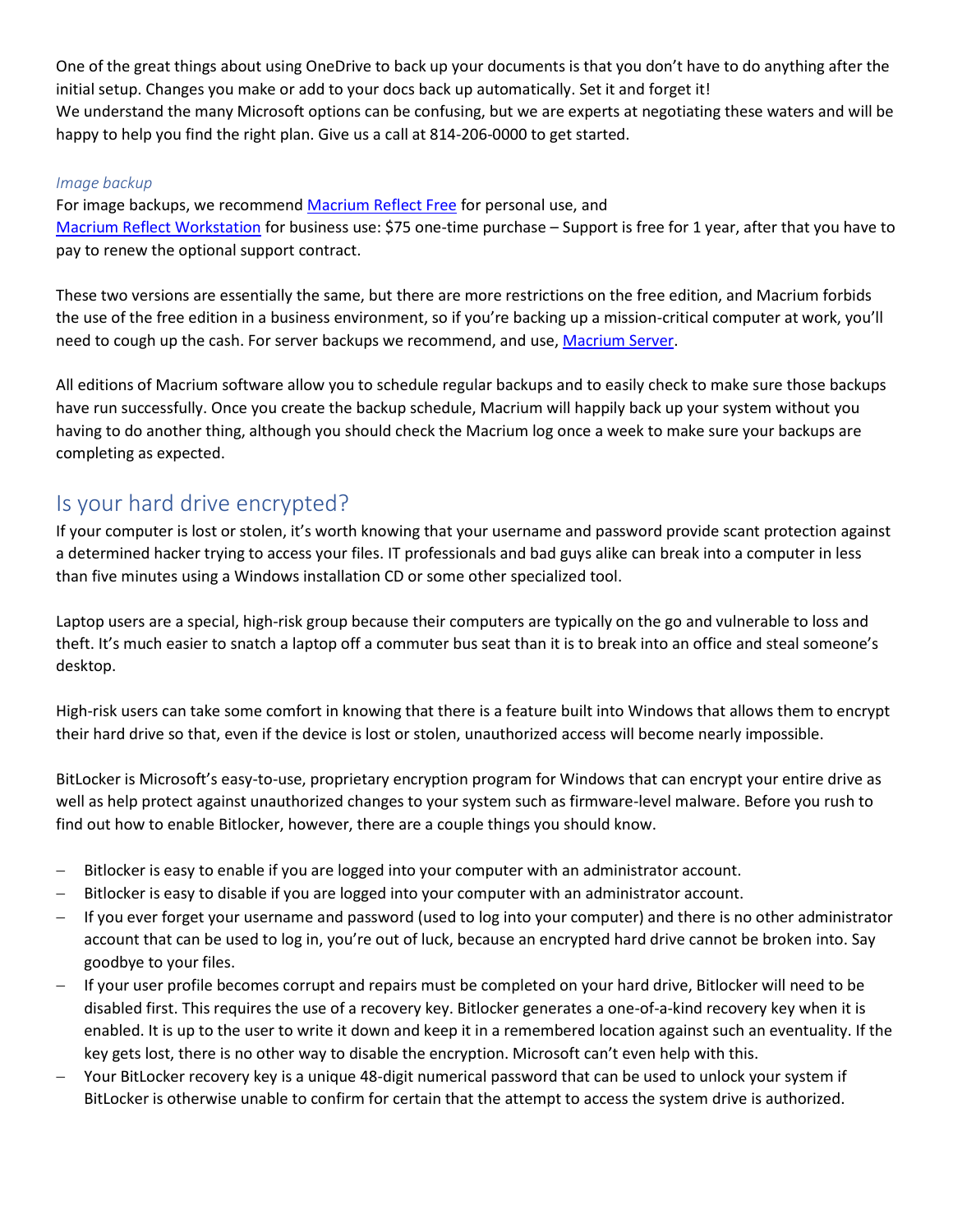So, encryption can be a great protection tool, but it can lead to disaster if you forget where you put your recovery key. Here's what we recommend.

First, determine if Bitlocker is enabled on your computer.

- 1. Sign into your computer with an administrator account.
- 2. Open the Control Panel and view the list by **Small icons**.
- 3. Open **Bitlocker Drive Encryption**.



In the Bitlocker Drive Encryption window, you can clearly see your status, and even turn Bitlocker on if your device meets the Bitlocker requirements.

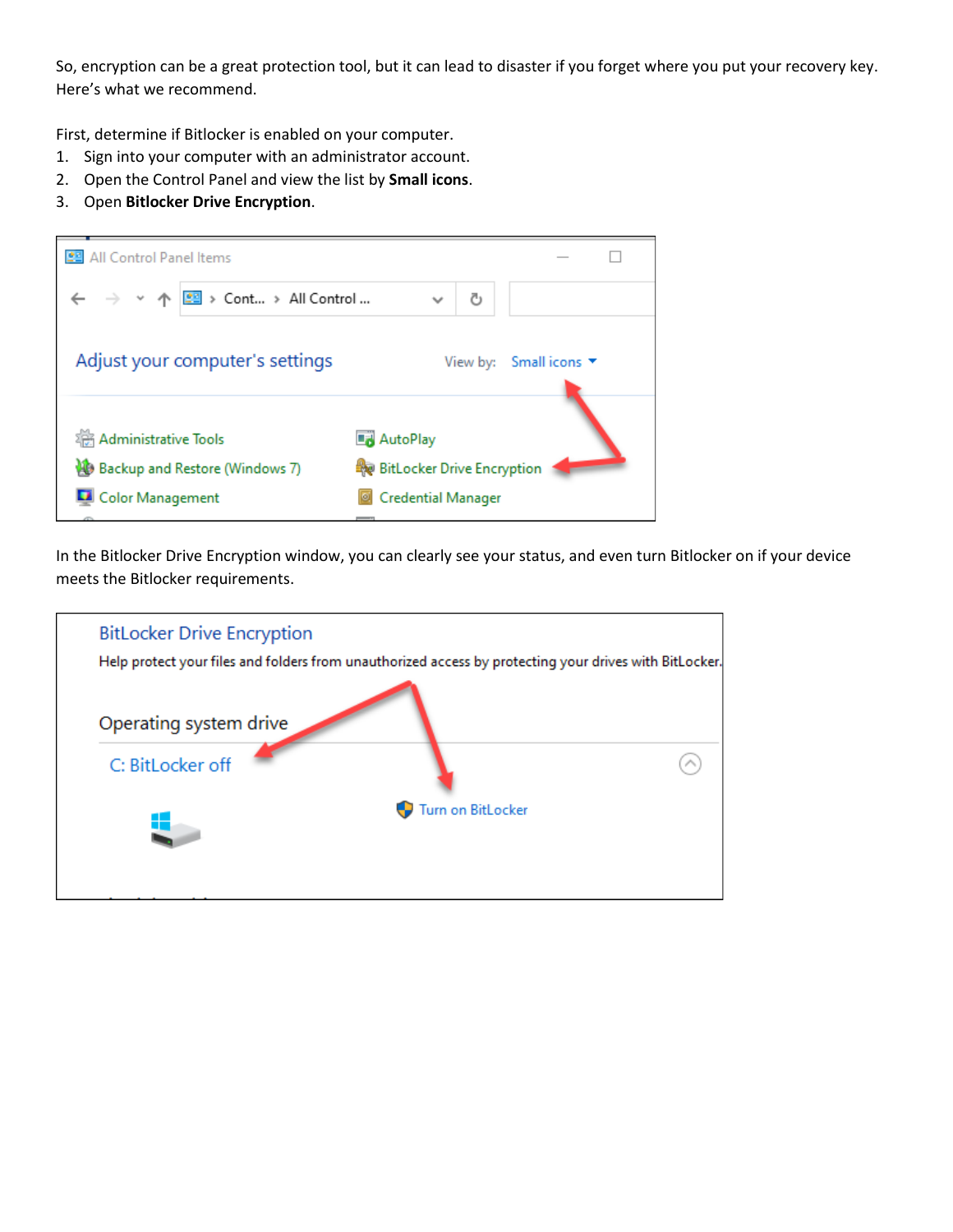#### If your computer does not meet the minimum requirements for Bitlocker, you may see this message.

BitLocker Drive Encryption (C:) **Starting BitLocker** This device can't use a Trusted Platform Module. Your administrator must set the "Allow BitLocker without a compatible TPM" option in the "Require additional authentication at startup" policy for OS volumes.

- 4. If Bitlocker is turned on, determine if you know the location of the recovery key. Hopefully, you wrote it down at the time Bitlocker was enabled.
- 5. If you don't have the recovery key, turn Bitlocker off (from the Control Panel shown above). It may take some time for Bitlocker to remove the encryption from your hard drive, so don't be in a hurry.
- 6. If you want to turn Bitlocker back on, you may do so, but write down the recovery key this time!

Something else to note: if you are logging into your computer with a Microsoft account (this would be in the form of an email address), the new recovery key will automatically be saved to your Microsoft account and can be accessed by logging into Office.com with your Microsoft credentials. If you are logging in with a local or domain account (username and password instead of an email address), you are not afforded that luxury.

# The bottom line

Encryption is good, but only if you know where your recovery key is.

If you have Bitlocker turned on and you don't know where the key is, turn Bitlocker off and, if after the disk is decrypted, you would like to turn Bitlocker back on again, write down the key.

When TekResults sets up a computer for a client, we never turn Bitlocker on. We feel it is up to the client to make the decision to encrypt their device and up the client to keep the recovery key safe. Many times we are unable to do any repairs on a system with an encrypted drive, and if the recovery key is lost, there's little we can do.

# Changes at Google mean Outlook may no longer work with Gmail

[Google has announced](https://support.google.com/accounts/answer/6010255?rfn=1646361360139&anexp=nret-fa&pli=1) that after May 30, 2022 Google will no longer support the use of third-party apps or devices which ask you to sign into your Google Account using only your username and password. These include Outlook.

- − If you do not open Outlook to get your Gmail, this announcement does not affect you.
- − If you only go online to get your Gmail, this announcement does not affect you.
- − You will be affected if you are one of the many users who have Outlook or another email client, such as Thunderbird, configured to send and receive your Gmail.
- − This article will focus on Microsoft Outlook, however if you use an email client such as Thunderbird you will also be affected and should look for a solution (we can help).
- − [According to this post,](https://www.msoutlook.info/question/902) Outlook 2016, Outlook 2019 and Outlook for Office 365 may not need an app password as described below (but will still require 2-Step Verification).
- − For Outlook 2013 and previous versions, you'll need to use an App-Specific Password which you can create on the Google Account website.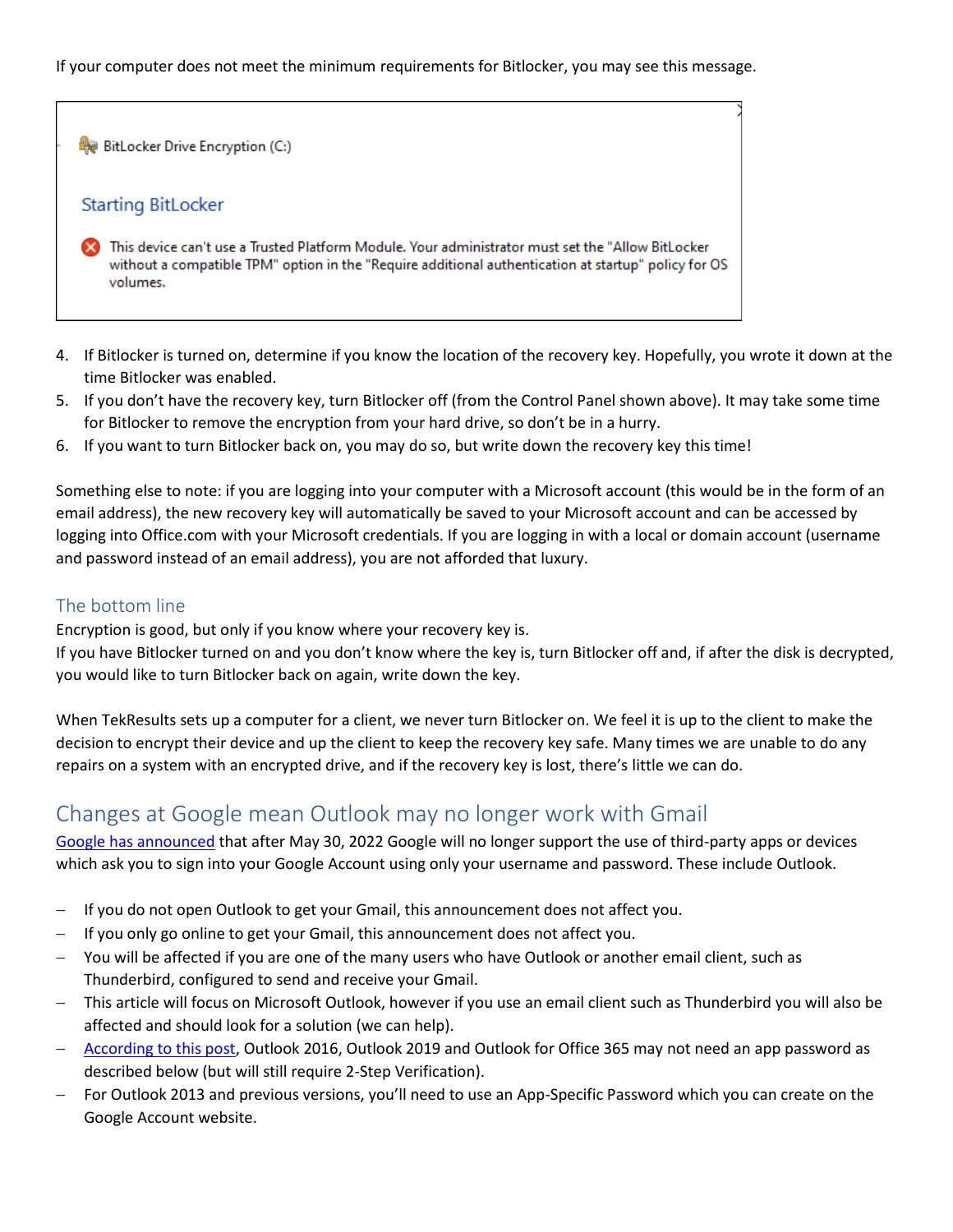On April 13, we sent out a news blast to our mailing list recipients that covers these changes in detail and outlines what you can do if you are affected. If you missed the email, you can [read the entire article here.](https://www.tekresults.com/i01-google-2fa)

# TekResults and your home network

When the Covid pandemic hit everyone in March 2020, TekResults scrambled to help our clients work from home. This provided many challenges, because everybody's home network is different, and we have no control over the service in people's homes. Still, we did the best we could and got everybody up and running. And, although it's not our policy to include home networks in our preventative maintenance plans, emergencies require emergency action, and the beginning of a pandemic is no time to squabble over what is supported and what is not. We helped everyone one who asked, with no regard for whether their homes were part of their employer's PM plan.

Now it's April 2022 and things are slowly returning to normal as home workers return to their offices. With the emergency behind us, we felt this would be a good time to remind everyone that home networks and personally owned computers are not covered under any of our PM plans, and while happy to assist with issues, we will have to look at new home issues on a one-by-one basis; our regular hourly rate for support may apply. Thanks for understanding.



# KnowBe4 Second Chance

Many of our clients have showed an interest in working with KnowBe4 to provide online security training for their staff but were unable to do because their small number of associates did not meet KnowBe4's 25-person minimum requirement. We were disappointed to hear this because we know how valuable this training is, so we asked KnowBe4 if there was any way we could work around that requirement. As it turns out, there is! Those 25 people don't have to be part of the same company, and if we can gather enough interest from several clients to band together under a Knowbe4-TekResults umbrella, KnowBe4 will offer the training.

So, this is your chance. If you'd like to participate, let us know. If there is enough interest, we can get the training moving!

Want to read more about KnowBe4? Check out page 10 of our March 2021 newsletter [here,](https://www.tekresults.com/march-2021) or just visit KnowBe4's [website.](http://www.knowbe4.com/)

# Who We Are

TekResults is an independent company and will help you find the best solution at the lowest price. We have many years' experience finding the most cost-effective solutions to IT problems and opportunities.

We are a Microsoft technology partner but also have expertise in non-Microsoft software, Unix and other platforms. We can provide services in computer hardware, network, communications, third party software and we can create customized software for you.

We have a proven ability to work in all aspects of the systems development and implementation lifecycle and we are experts at organizing, planning, and creating cost effective solutions. Whether you want system upgrades, installation or complex programming projects, customer satisfaction with every project is the absolute commitment of TekResults. We believe this is essential for the long-term success of our client partnerships.

We are members of Centre County Bureau of Business and Industry, The Centre County Information Technology Consortium and the Association of Information Technology Professionals.